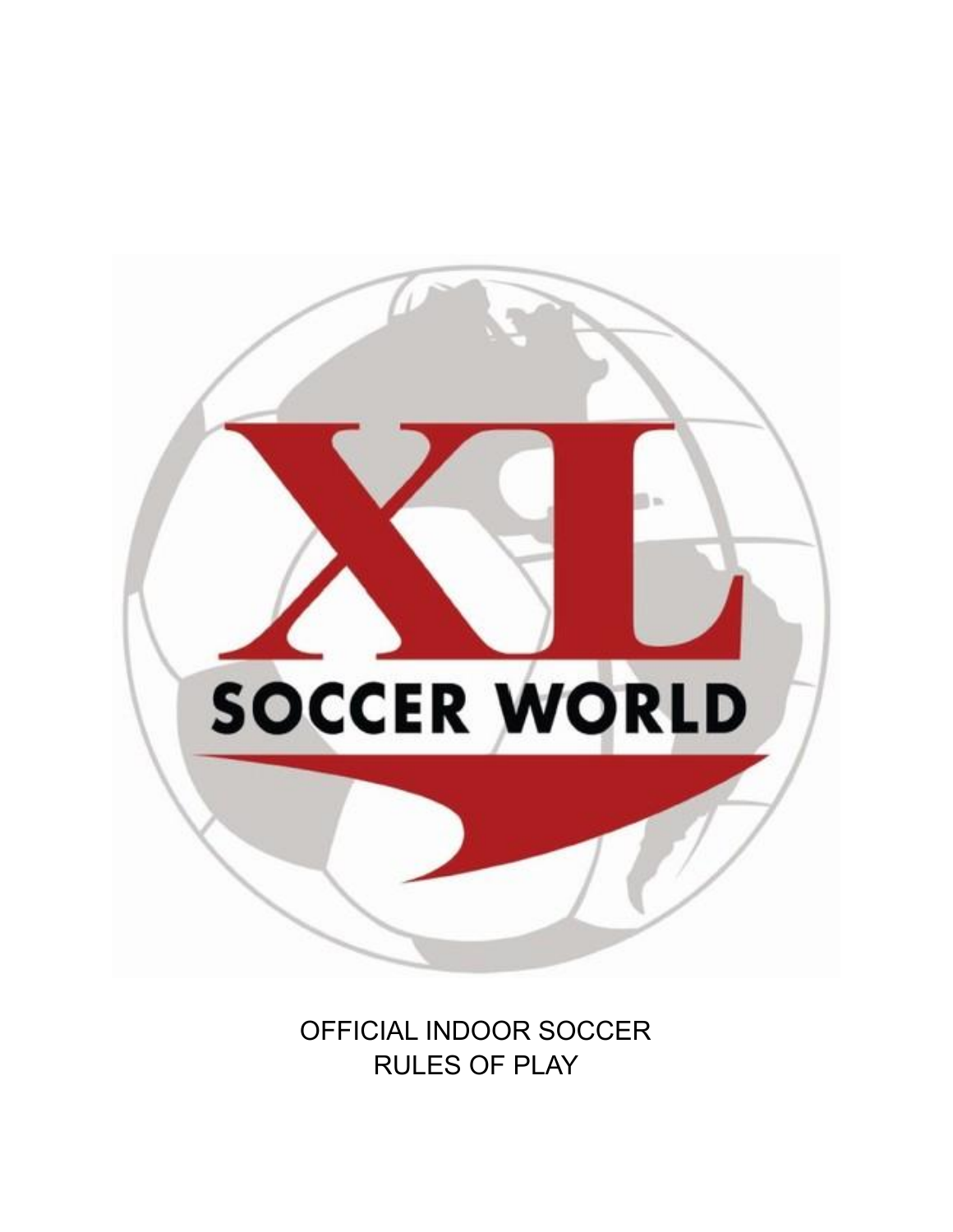# **Official Indoor Rules of Play**

The rules and regulations at XL Soccer World have been devised with simplicity, continuity, and enjoyment in mind.

Apart from some necessary modifications, the below rules are the same as FIFA rules used worldwide in outdoor soccer. The following exceptions apply:

## **1 . Players**

1.1 Liability Waivers: All players must sign an XL Soccer World waiver and be assigned to the team roster with an active membership. Youth Players must have a parent or legal guardian sign a waiver on their behalf.

1.2 Memberships: All players must have an active membership and be on the roster before each match.

| <b>NUMBER OF PLAYERS</b> |                                               |                           |                                  |                                                          |         |                          |                            |  |
|--------------------------|-----------------------------------------------|---------------------------|----------------------------------|----------------------------------------------------------|---------|--------------------------|----------------------------|--|
|                          | <b>LAKE NONA</b>                              |                           |                                  | <b>WINTER PARK</b>                                       |         |                          |                            |  |
|                          | Field 1                                       | Field 2                   | <b>Futsal Courts</b>             | Field 1                                                  | Field 2 | Outdoor<br>Field 3       | Outdoor<br>Field 4         |  |
| <b>Men</b>               | (5) field players plus one<br>(1) goalkeeper. |                           | 5 players. One<br>(1) goalkeeper | $6 \vee 6$ (5) field players plus one (1)<br>goalkeeper. |         |                          |                            |  |
|                          |                                               |                           |                                  |                                                          |         | field at least 3 females | 9 v 9 on full outdoor full |  |
| Coed                     | 6 players, at least 2<br>females              |                           | N/A                              | 6 v 6 players, at least 2 females                        |         |                          |                            |  |
|                          |                                               |                           |                                  |                                                          |         | field at least 3 females | 9 v 9 on full outdoor full |  |
| <b>Women</b>             |                                               | 6 players total including | N/A                              | 6 players total including a goal keeper                  |         |                          |                            |  |
|                          | a goal keeper                                 |                           |                                  |                                                          |         | field at least 3 females | 9 v 9 on full outdoor full |  |

#### 1.3 Number of Players

1.4 The minimum number of players to start a game is four (4); this applies for coed and men's leagues. A team with insufficient players after five (5) minutes from the scheduled game time will forfeit the game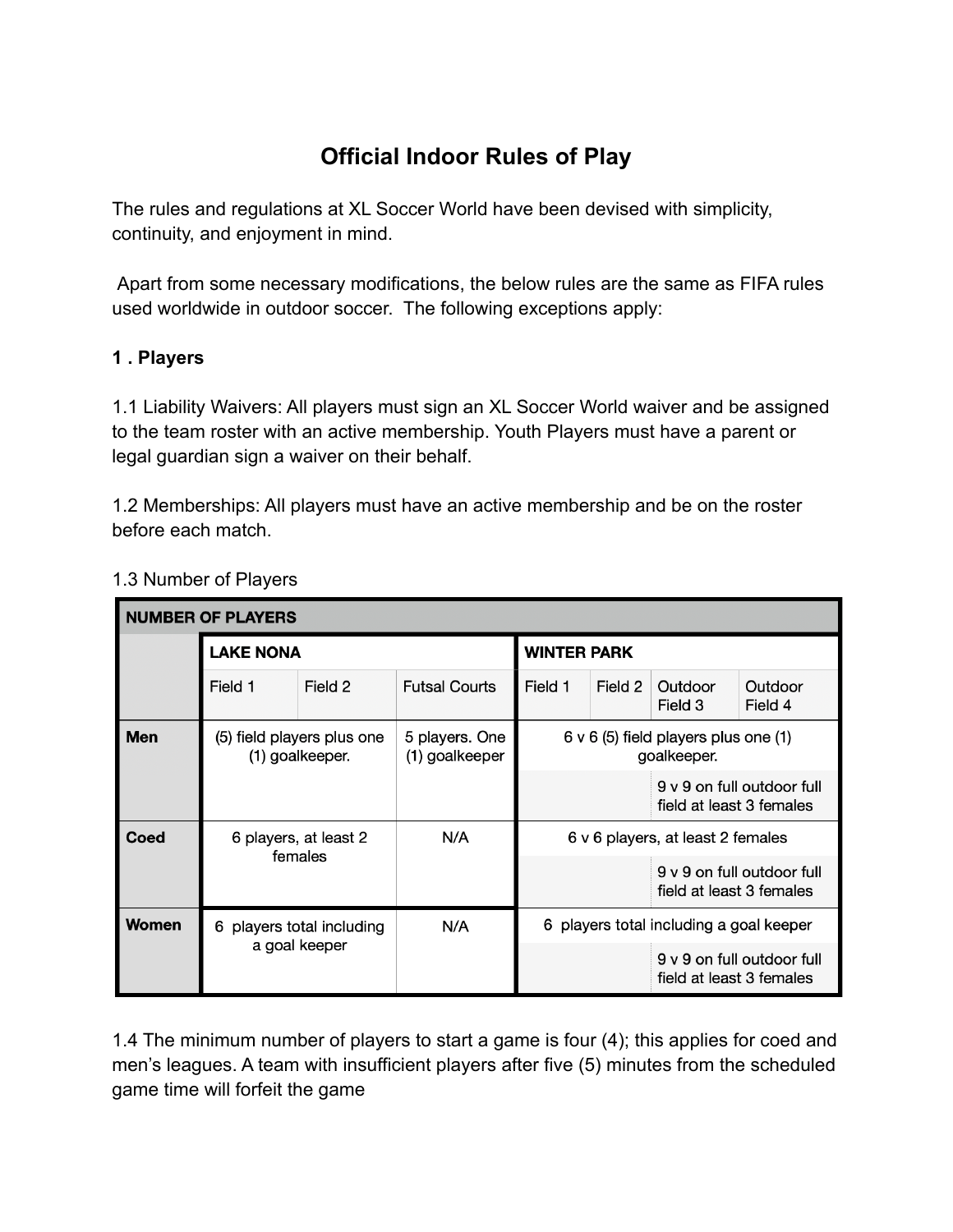1.5 Guest Player Policy: A team with insufficient players may pick up players registered with XL Soccer World, for any regular-season game excluding playoffs. Any team fielding non-registered players without prior permission from XL Soccer World will be subject to forfeit.

## **1.6. Rosters**

1.6.1 Rosters are frozen at playoffs meaning players who have not competed during the regular season cannot play in the playoffs.

1.6.2 Players cannot dual roster (play on two teams in the same league).

## **1.7 Coed Leagues**

1.7.1 Minimum Number of players: In coed leagues, at least 4 male players must be present to start the game. Failure to follow this rule will result in a forfeit loss against the offending team.

1.7.2 Coed Substitution: Male players are not allowed to substitute for female players, however, females may play in place of males.

# **2. Duration of Match**

2.1 All adult & youth games consist of two 25-minute halves.

2.2 Forfeit Declared: A team with insufficient players after five (5) minutes from the scheduled game time will forfeit the game. The referee, at his discretion, may allow additional time for players to arrive. A team with insufficient players may pick up players registered with XL Soccer World, only if agreeable with the opposing team. Any team fielding non-registered players without prior permission from XL Soccer World will be subject to forfeit.

2.2.1 Forfeit games will be treated as a 10-0 win/loss.

2.3 Time Stoppage: The clock may be stopped at XL staff discretion.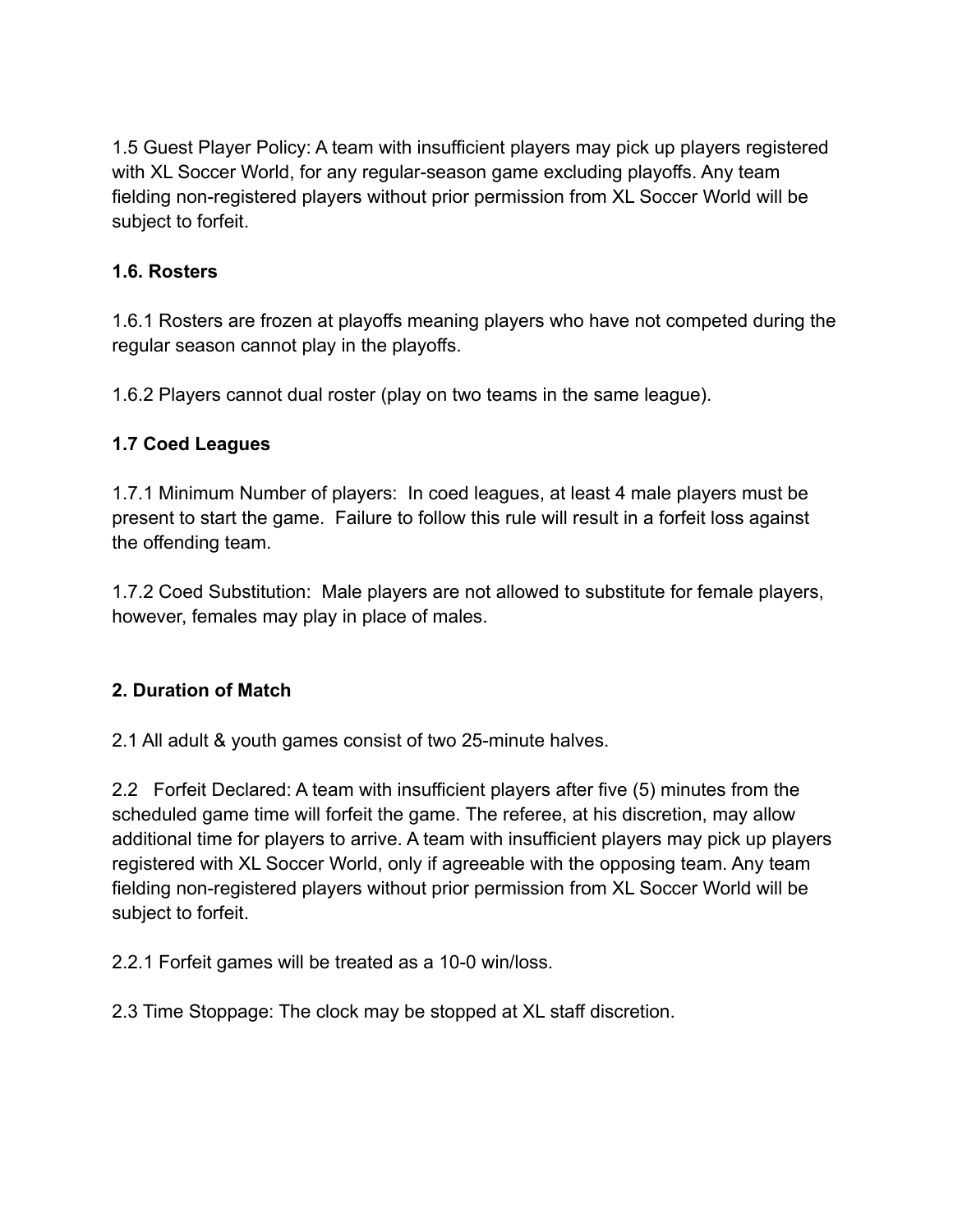2.3.1 Goal Differential: The clock will be stopped when the ball goes out of play in the last minute of the second half only if the game is tied, or there is a one or two-goal differential on the scoreboard.

## **3. Standings & Season Finals**

3.1 Team standings will be based on the following point system:

| ' Win                         | Tie | Loss |
|-------------------------------|-----|------|
| $\overline{\phantom{a}}$<br>പ |     | ∼    |

a.) Head to head results

- b.) Most wins
- c.) Goal differential
- d.) Most goals scored
- e.) Least goals scored against

#### **3.2 Playout format**

|                | Semi Final                                                                                              | Final                                                                                                                                                        |  |
|----------------|---------------------------------------------------------------------------------------------------------|--------------------------------------------------------------------------------------------------------------------------------------------------------------|--|
| 4 Team League  | Week 7 (1v4 and 2v3) - Full Match.                                                                      | Full game final and consolation<br>week 8                                                                                                                    |  |
| 6 Team League  | Week 8 (1v4 and 2v3) 25-minute<br>match.                                                                | Winners will play the final, losing<br>teams will play for 3rd place. 25-<br>minute final. All other teams will<br>play a consolation game(50 min<br>match). |  |
| 8 Team League  | Week 8 (1v4, 2v3 and 5v8, 6v7)<br>25-minute match.                                                      | winners play winners and losers vs.<br>losers in another 25-minute game.                                                                                     |  |
| 10 Team League | Week 8 (1v4, 2v3 and 5v8, 6v7)<br>25-minute match. 9v10 will play a<br>full 50 min consolidation match. | winners play winners and losers vs.<br>losers in another 25-minute game.                                                                                     |  |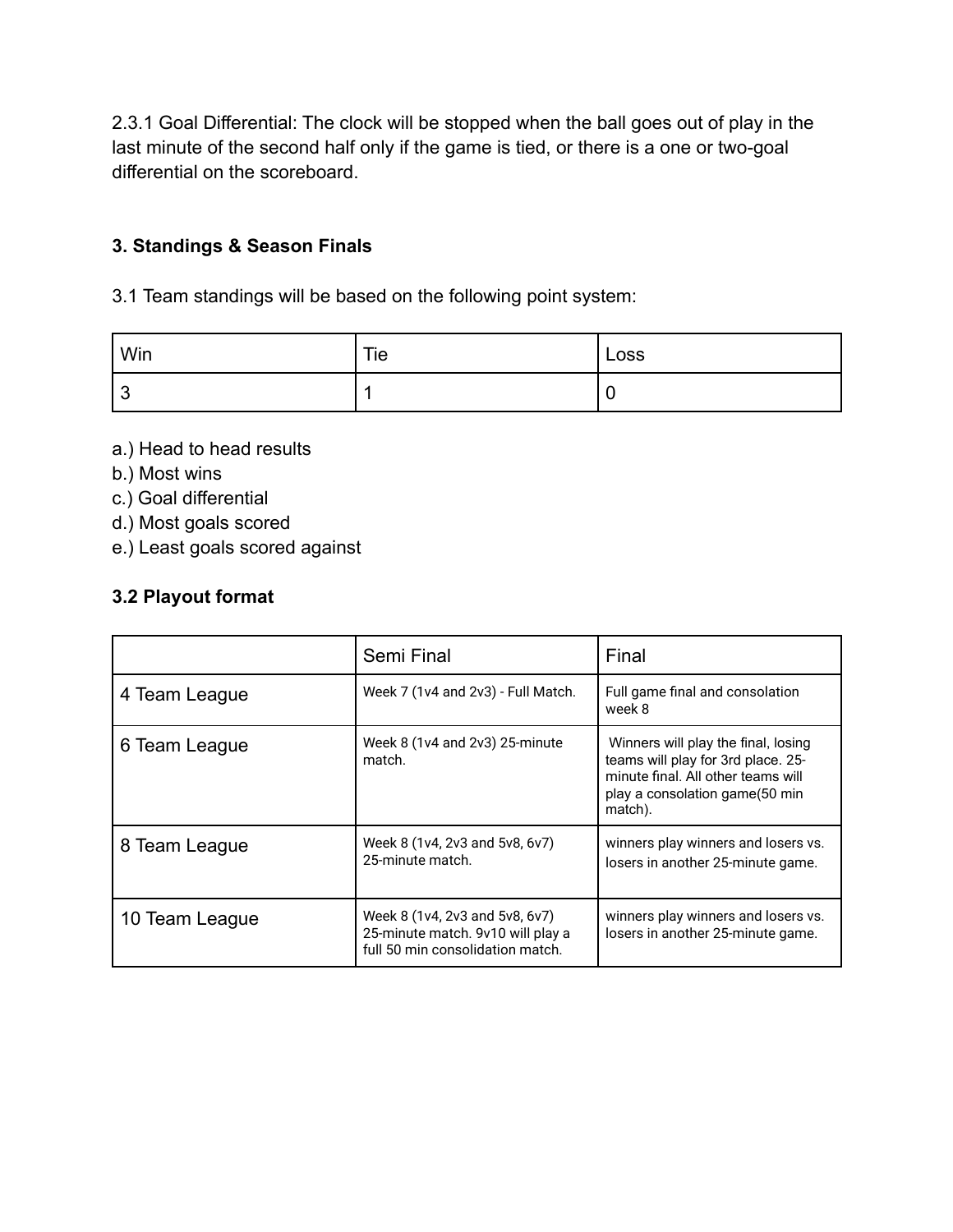#### **4. Equipment**

4.1 All players must wear indoor shoes or sneakers.\* No molded cleats or studded cleats will be allowed. See the picture below:



4.2 Uniform: In case of conflict of uniform color, the home team will be responsible for changing.

# **5. Field of Play**

5.1 Players Box: Only team players and up to three (3) coaches are allowed on the player's side during the games.

5.2 No Alcohol, food, or gum is allowed in the player's bench area.

# **6. Start and Stop of Play**

6.1. Kick-off: On kick-off, the ball may be played forward or backward. The home team will kick off at the start of the game.

6.2 On a free kick or kick-in, the attacking team may take the kick as soon as the ball has been spotted at the correct place on the field.

6.3 Drop-ball: If the ball gets jammed or lodged between players against the boards, if the game had to be stopped for an injury or if the referee cannot determine possession after a restart, the referee may award a drop ball at his/her discretion.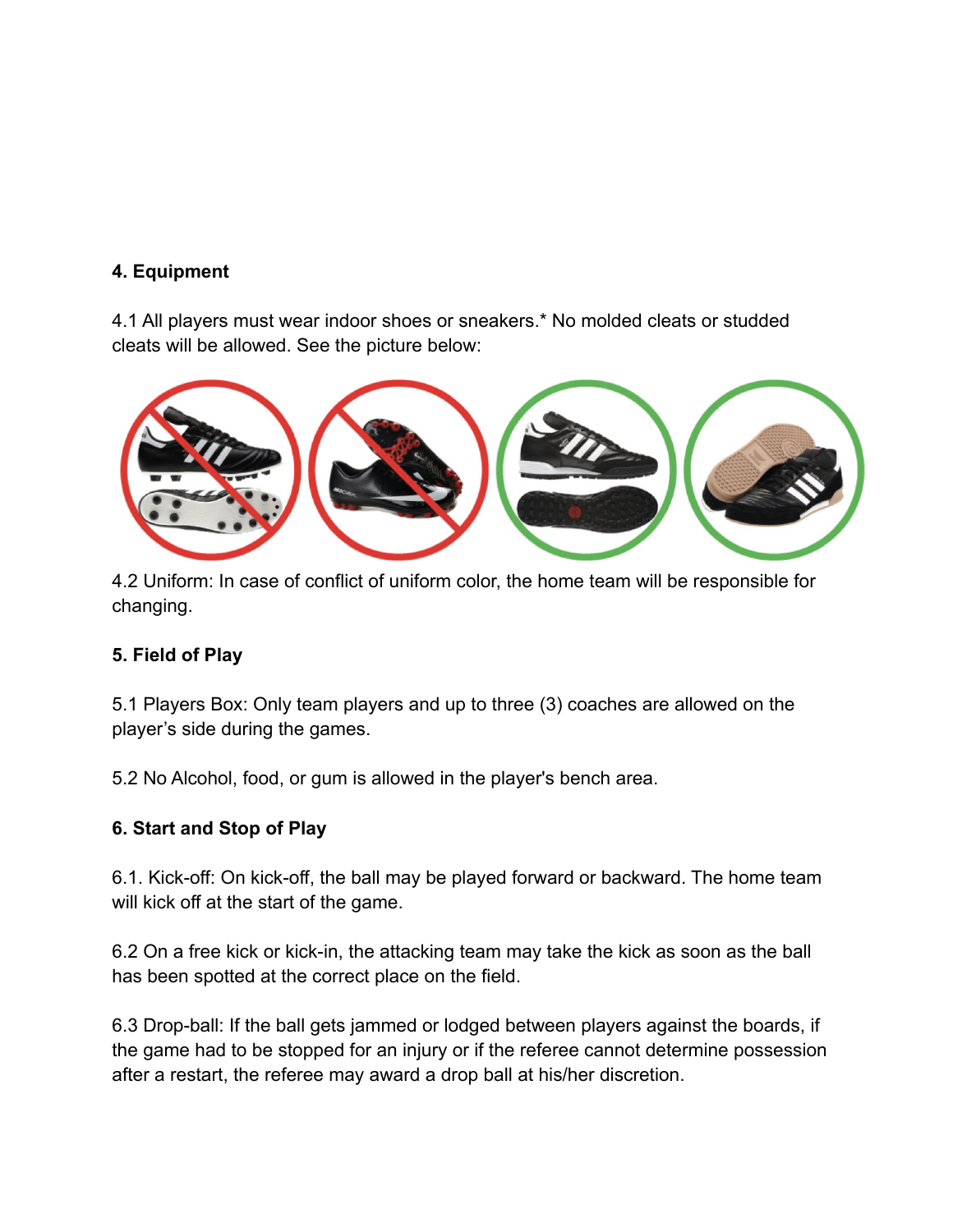6.3.1 Drop-ball: If the following occurs during a match, the referee will award a drop ball at his/her discretion:

6.3.1.1 Ball gets jammed or lodged between players against the boards.

6.3.1.2 Stoppage in case of an injury.

6.3.1.3 If the referee cannot determine possession after a restart

# **7. The Referee**

7.1 Enforces XL Rules

7.2 Maintains control of the match by warning, penalizing, cautioning, and ejecting players.

7.3 Protests will not be allowed on a referee's decision.

NOTE: The referees at XL Soccer World do the very best they can. Due to the nature of the game, speed of the game, angles, etc., they will miss some calls. It's inevitable. They do not need any verbal or physical abuse from the players, coaches, or fans. If you wish to report an issue please fill out an incident report at the front desk.\*

#### **8. Fouls & Misconduct**

There will be no whistle to restart. All calls are at the discretion of the referee.

8.1. Kicking: Inadvertently kicks an opponent while attempting to strike the ball.

8.2. Tripping: Inadvertently trips an opponent while attempting to play the ball.

8.3. Jumping: Jumps at an opponent.

8.4. Striking: Strikes an opponent.

8.5. Charging: Inadvertently charges into an opponent while attempting to play the ball.

8.6. Pushing: Pushes a player in an attempt to prevent them from getting to the ball.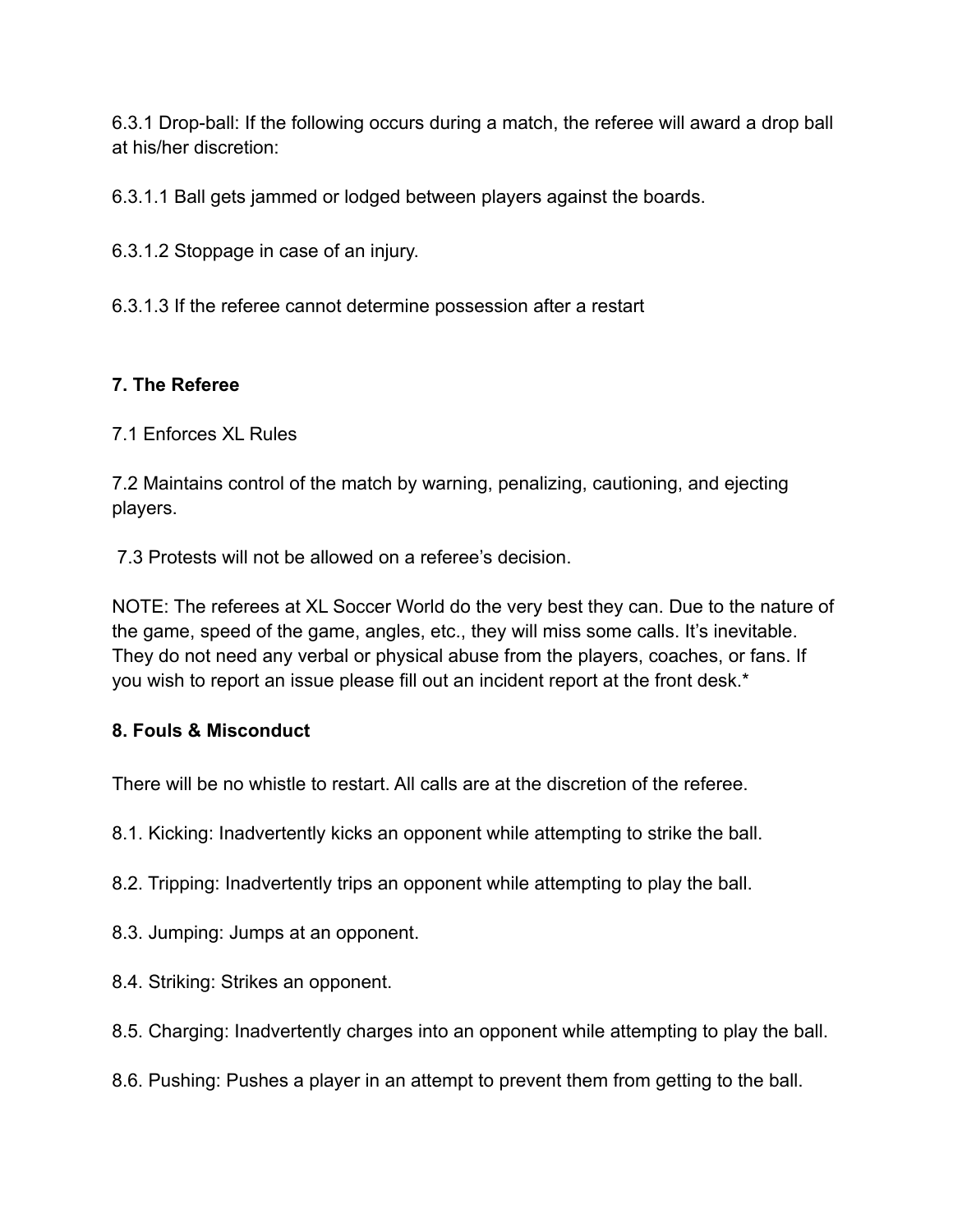8.7. Charging the Goalkeeper: Charging into the goalkeeper.

8.8. Dangerous Play: Playing in such a manner as to be out of control. This also includes, at the referee's discretion, attempts to play the ball by leaving their feet without landing back on their feet.

8.9. Holding: Holds an opponent to prevent them from playing the ball or defending.

8.10. Handball: Intentionally plays the ball with the hand and gains control or an advantage from the handball.

8.11. Obstructing: When not playing the ball, intentionally obstructs an opponent by standing between the opponent and the ball so as to form an obstacle. Obstruction is not called when a player has a ball and is shielding so as to prevent an opposing player from stealing the ball or if the ball is kicked down

8.12 Sliding: Field players may not slide tackle. Slide tackling will result in a free-kick and a yellow card with a two (2) minute penalty against the offending player.

8.13 Goalkeeper: Slide tackling is legal by the goalkeeper only and must be initiated from within the penalty area. Outside the penalty box, the goalkeeper becomes an additional field player and may not slide tackle. If the goalkeeper begins a slide inside the box (allowed) and as a result of their slide goes outside the box they will be called for a foul. Violations will result in a yellow card (2-minute penalty) and a free kick for the opposing team from the point of the foul. A field player will be designated by the coach or the team captain to serve the yellow card (2-minute) penalty in place of the goalkeeper.

8.14 Illegal Substitution: Players are allowed to substitute on the fly as the game is in progress. The player must be off the field before the substitute comes on.

# **9. Ball In/Out of Play**

9.1 All kicks, except kick-off are direct and may result in a goal.

9.2 On a free kick or kick-in, the attacking team may take the kick as soon as the ball has been spotted at the correct place on the field.

9.3. Corner Kick: When the ball hits the netting over the end perimeter wall between the corner marks (excluding when a goal is scored) having last been played by a player on the defending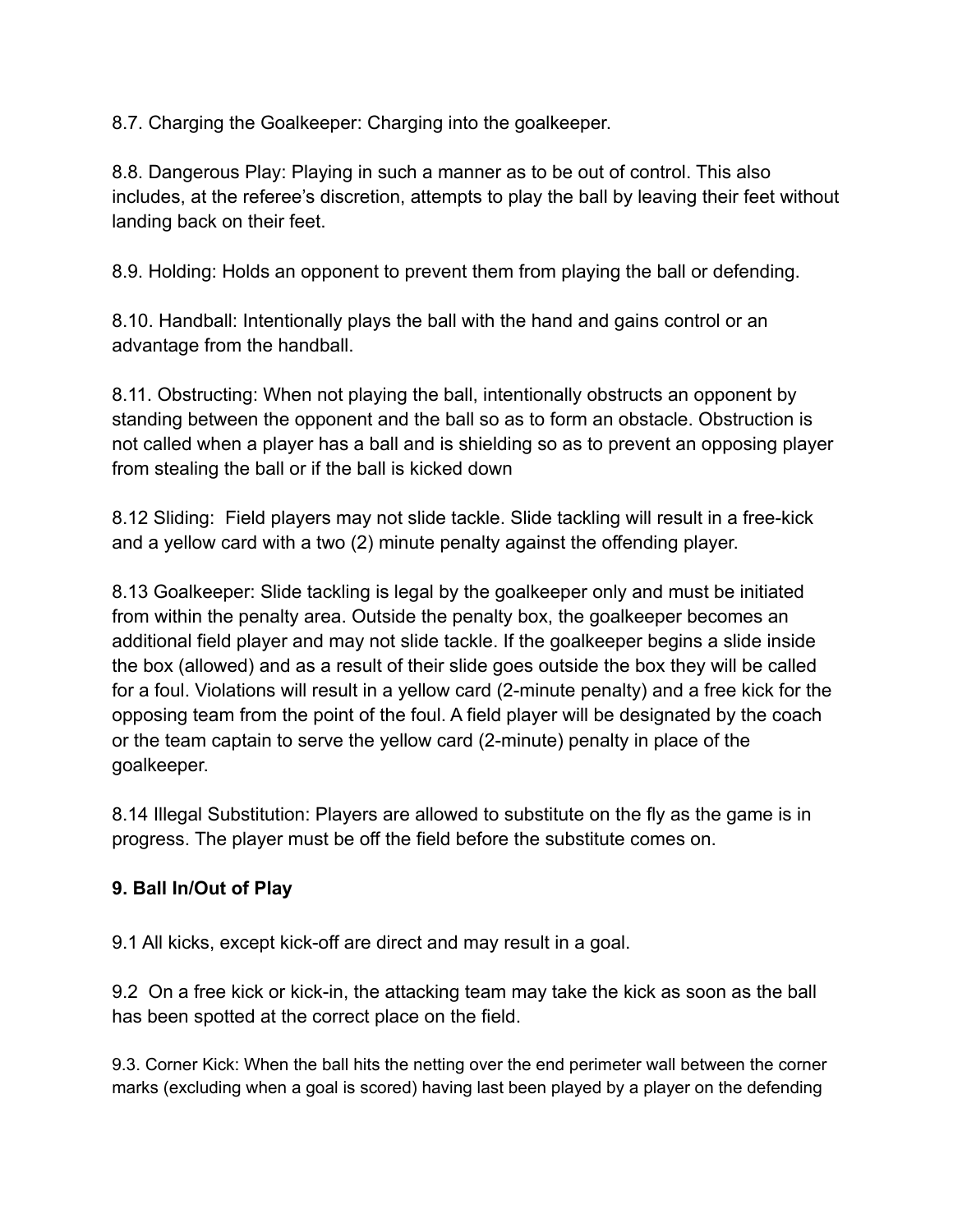team, play shall be restarted with a corner kick. The ball will be placed on the corner spot nearest the point where the ball made contact with the netting.

9.5 Out of Bounds: The ball is out of play when it touches the netting above the perimeter wall or goes completely over the wall.

9.6 Kick In: When the ball passes over the perimeter wall or the side netting, it shall be kicked in from the point where it passed over the wall or hit the netting and within 3 feet of the wall. The ball shall be in play immediately after it has clearly moved.

9.7 Ceiling Out of Bounds: The ball is out of play when it makes contact with the ceiling. It is then placed on the nearest spot where the ball touches the net. If the ball touches the net in the attacking/defending third, it will be placed on the penalty dot.

#### **10. Time Penalties**

|                        | <b>Yellow Card</b>                                 | <b>Red Card</b>                                     |
|------------------------|----------------------------------------------------|-----------------------------------------------------|
| Duration               | 2 minutes                                          | 5 minutes                                           |
| <b>Individual Foul</b> | Serves duration off-field<br>(excludes goalkeeper) | Direct Sendoff. Player<br>must leave the bench area |

**10.1. Boarding:** Propels an opponent into the boards in a violent manner. A trip that inadvertently causes a player to make contact with the boards may not result in a yellow card.

**10.1.2 Sliding**: Any slide, whether offensive or defensive, where a player slides toward the ball or another player in an attempt to gain possession or kick the ball is not allowed. This also applies to a goalkeeper who slides outside the box.

**10.1.3 Unsporting behavior:** includes the following:

**10.1.3.1 Persistent Infringement:** Persistent Disregard of the rules

**10.1.3.2 Dissent:** Any type of dissent of word and action towards the referee's decisions.

**10.1.3.3 Taunting:** Taunting opponents, instigating confrontation.

**10.1.3.4 Encouraging Harm:** Encouraging players by word or actual to harm or retaliate against opponents.

**11.1.4 GK Obstruction:** Obstruction of goalkeeper as they attempt to distribute the ball.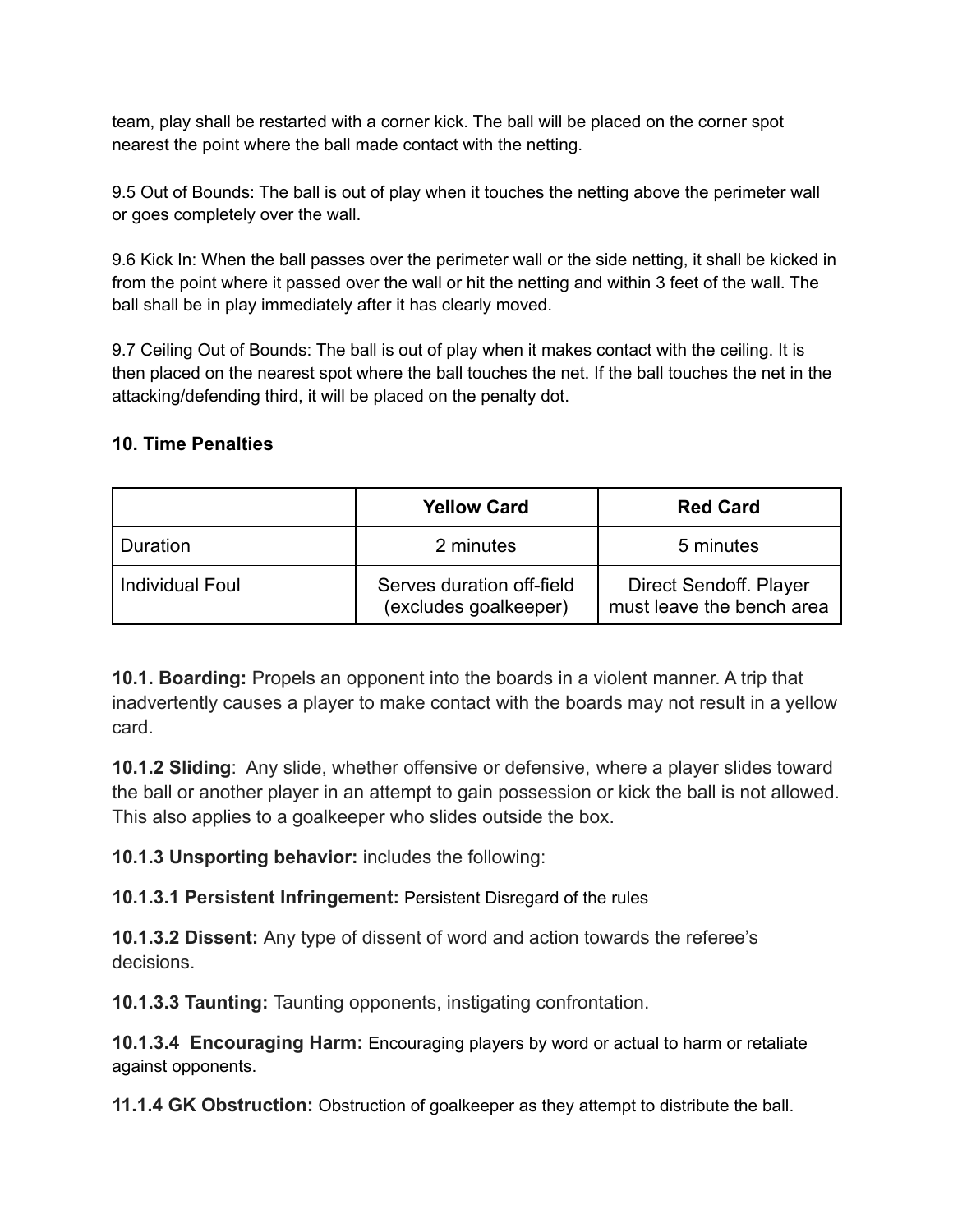**10.1.5 Intentionally Distracting:** Making loud noises or actions to distract opponents.

**10.1.6 6th Foul in a Half:** A team will be issued a 2-minute bench penalty for every sixth foul committed in a half.

**10.1.7 GK Protection:** Kicking or striking the goalkeeper while the keeper has possession of the ball.

**10.1.8 Encroachment:** When a free kick, kick-in or kick-off is being taken, the defending team, without summons from the referee, must take a position at least three (3) yards from the ball.

**10.1.9 Failure to leave Field:** If a player does not immediately leave the field after receiving a yellow card, they may receive a second yellow card, which will be accompanied by a red card.

## **10.2.1 Yellow Card penalties:**

A player who commits any following offenses will be penalized by the referee issuing a yellow card. This is a two-minute penalty. Any player receiving any other time penalties after a yellow card will be issued a red card and ejected from the game.

**10.2.2 Unsporting behavior:** Multiple slide tackles/slides, boarding, rough play, taunting (by word or action).

**10.2.3 Dissent by word or action.**

**10.2.4 Persistent Infringements.**

**10.2.5 Delaying the restart of play:** Failing to respect the required distance when restarting.

**10.2.6 Aggravated Manner:** Commits any fouls described in section 11.1 intentionally or in an aggravated manner.

**10.2.7 DOGSO:** Denying the opposing team a goal or clear goal scoring opportunity by deliberately handling the ball.

**10.2.7.1** Denying the opposing team a goal or clear goal scoring opportunity by committing an offense that would warrant a free kick or penalty kick.